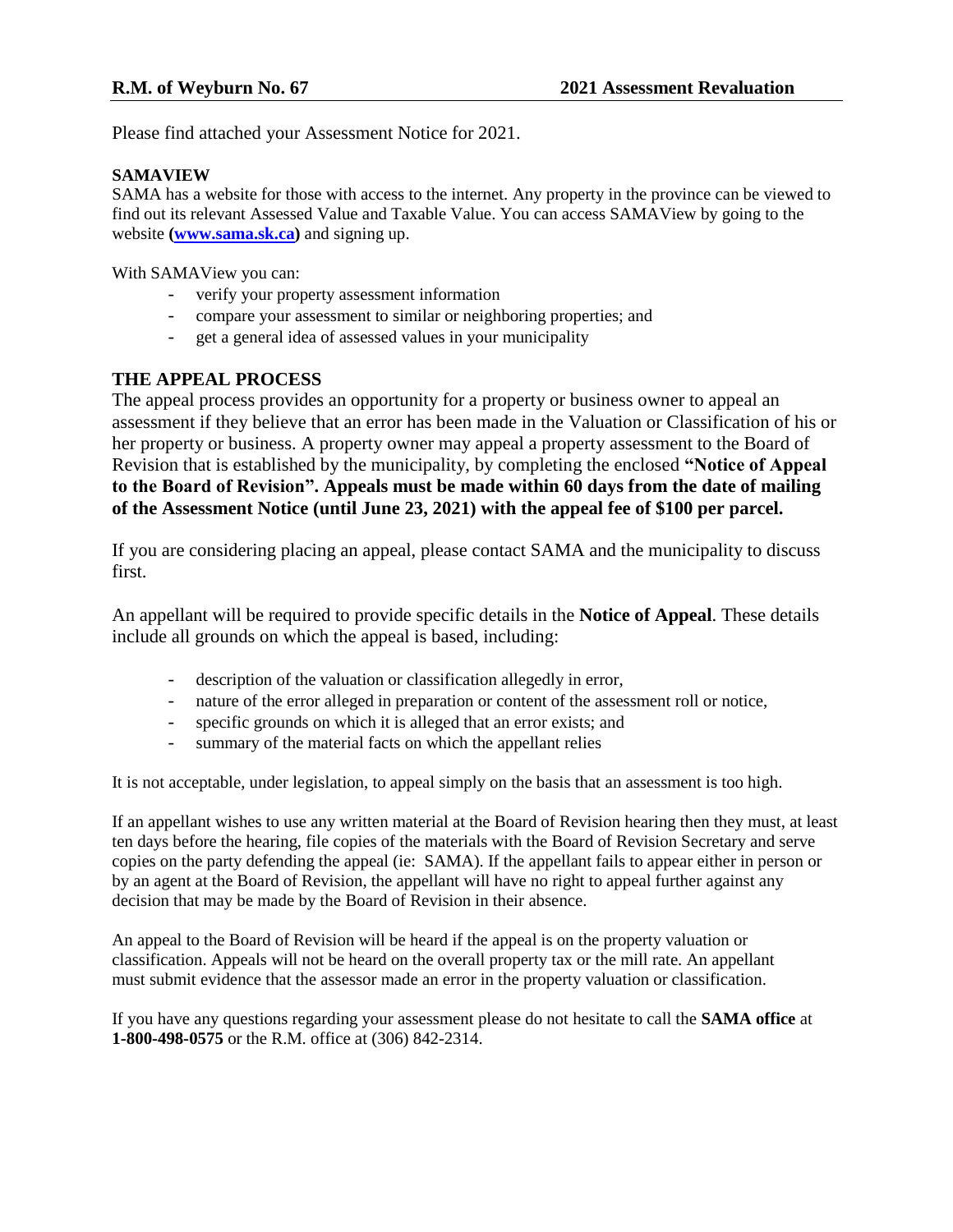# **Understanding your Assessment Notice**

#### Property Classes

There are three property classes allowed by the Provincial Government in a rural municipality:

- Agriculture-includes: Arable (Ag-P) or Non-Arable (Non)
- Residential
- Commercial-includes: Elevators, Oil, Pipelines, Railway, etc.

#### Fair Value Assessment (Property, Land, Improvement)

This is the value SAMA provides for the property and is separated into three categories: property (both land and improvements), land or improvement.

### Taxable Value

The Taxable Value is a percentage of the Fair Value. The percentage is set by the Provincial Government as follows:

Agriculture

| Arable      | 55% |
|-------------|-----|
| Non-arable  | 45% |
| Residential | 80% |
| Commercial  | 85% |

#### Exempt

There are certain things exempt from taxation as specified in the *The Municipalites Act*. If something has been assessed and is exempt it will be shown here. The predominant exemption applicable in a rural municipality is the Ag Exemption (section 293).

**The Assessment Notice is NOT a Tax Notice**. The R.M. will be setting its Mill Rate in the next couple of months after its review of the new assessment numbers. Tax Notices are sent out in August, taxes are due December 31.

#### **The School Mill Rates for 2021**

Holy Family RCSSD 140

| <b>THE UCCOUP THAT YIDD</b>   |                      |
|-------------------------------|----------------------|
|                               | Agriculture $-1.36%$ |
|                               | Residential $-4.46%$ |
|                               | Commercial $-6.75%$  |
|                               | Resource $-9.79%$    |
| South East Cornerstone SD 209 |                      |
|                               | Agriculture - 1.36%  |
|                               | Residential $-4.46%$ |
|                               | Commercial $-6.75%$  |
|                               | Resource $-9.79%$    |

#### School Support

Individual support is automatically Public unless you choose to change it to Separate.

Companies are automatically a split between Public and Separate based on the percentage established by the school divisions, (2020-Public 78.93% and Separate 21.07%) unless you choose to change to either Public or Separate.

If you wish to change the designation forms are available at the R.M. office. The designation must be changed by **June 30** to be effective this year.